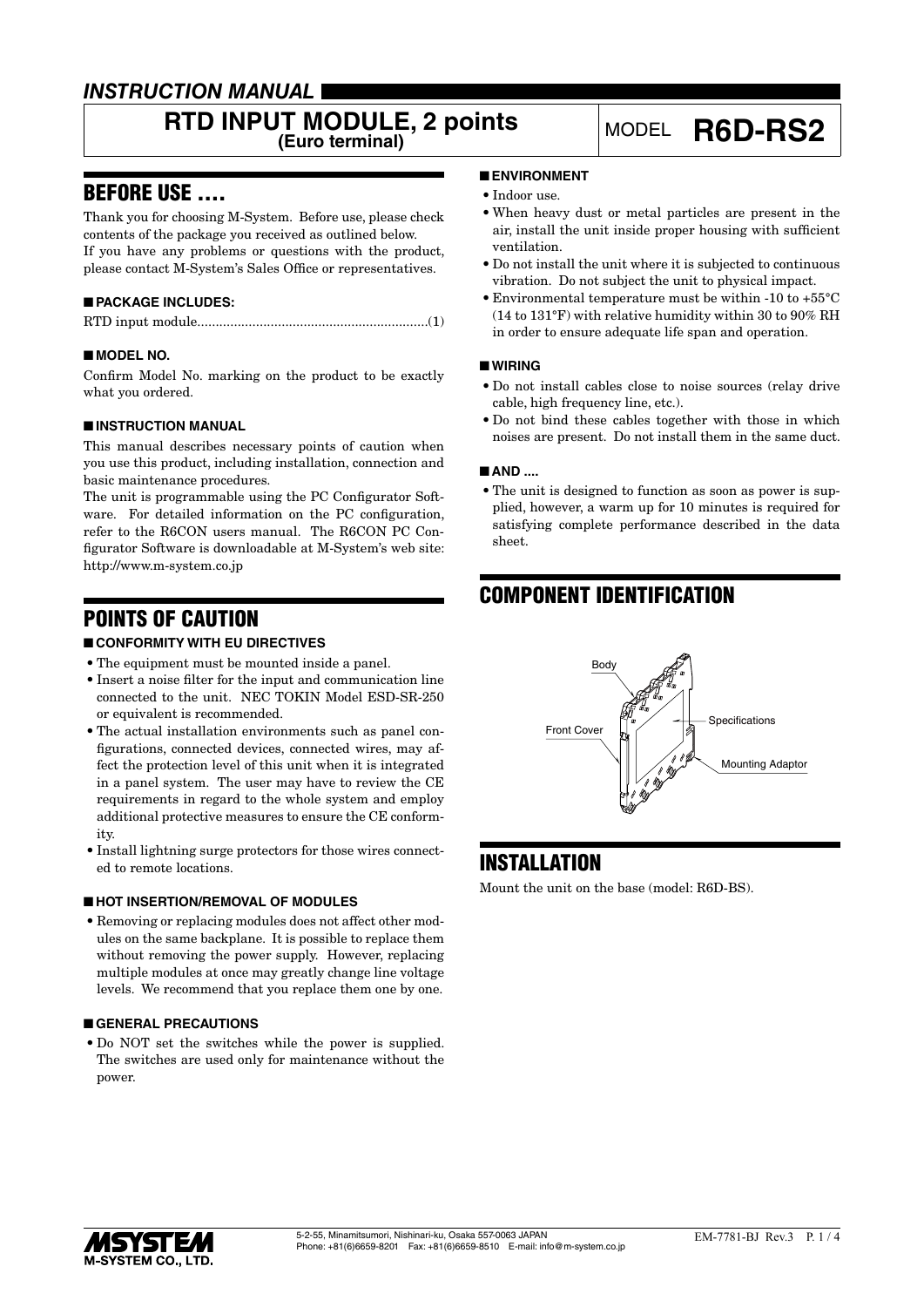### EXTERNAL VIEWS

**• Front View (cover opened) • Side View**

Status LED Power LED





#### ■ **INDICATOR LED**

| ID     | <b>COLOR</b>      | <b>FUNCTION</b>                                        |
|--------|-------------------|--------------------------------------------------------|
| Power  | OFF               | Power supply is off                                    |
|        | Green ON          | Power supply is on.                                    |
| Status | OFF               | Standing by (at the startup)<br>or communication error |
|        | Green ON          | Normal communication                                   |
|        | Green blink       | Configuration mode                                     |
|        | Red ON            | DIP switch error                                       |
|        | Red blink         | Parameter error                                        |
|        | 2 sec. interval   |                                                        |
|        | Red blink         | <b>Burnout</b>                                         |
|        | 0.5 sec. interval |                                                        |

#### ■ **MODULE ADDRESS**

Module address is selectable between 0 and 31. Choose 0 or 16 with SW1 for offsetting the address selected with SW2 (0 to F, hexadecimal).

The module's slot position on the base and the module address are not necessarily correlated.

| <b>ADDRESS</b>          | SW <sub>1</sub> | SW <sub>2</sub> | <b>ADDRESS</b> | SW <sub>1</sub> | SW <sub>2</sub> |
|-------------------------|-----------------|-----------------|----------------|-----------------|-----------------|
| 0                       | 0               | 0               | 16             | 16              | $\bf{0}$        |
| 1                       | 0               | 1               | 17             | 16              | $\mathbf{1}$    |
| $\overline{2}$          | $\mathbf{0}$    | $\overline{2}$  | 18             | 16              | $\overline{2}$  |
| 3                       | $\mathbf{0}$    | 3               | 19             | 16              | 3               |
| $\overline{\mathbf{4}}$ | 0               | 4               | 20             | 16              | $\overline{4}$  |
| 5                       | 0               | 5               | 21             | 16              | 5               |
| 6                       | 0               | 6               | 22             | 16              | 6               |
| 7                       | $\mathbf{0}$    | 7               | 23             | 16              | 7               |
| 8                       | $\mathbf{0}$    | 8               | 24             | 16              | 8               |
| 9                       | 0               | 9               | 25             | 16              | 9               |
| 10                      | 0               | A               | 26             | 16              | A               |
| 11                      | 0               | B               | 27             | 16              | B               |
| 12                      | 0               | C               | 28             | 16              | C               |
| 13                      | 0               | D               | 29             | 16              | D               |
| 14                      | $\mathbf{0}$    | Е               | 30             | 16              | E               |
| 15                      | 0               | F               | 31             | 16              | F               |

#### ■ **OPERATING MODE**

(\*) Factory setting

**• RTD Type**

|                           | <b>INPUT1</b>   |   | <b>INPUT 2</b>  |   |                              |        |
|---------------------------|-----------------|---|-----------------|---|------------------------------|--------|
| <b>RTD</b>                | SW <sub>3</sub> |   | SW <sub>3</sub> |   |                              |        |
|                           |                 | 2 | 3               | 4 | 5                            | 6      |
| Pt 100 (JIS '97, IEC) (*) |                 |   |                 |   |                              |        |
| Pt 100 (JIS '89)          |                 |   |                 |   |                              |        |
| JPt 100 (JIS '89)         |                 |   |                 |   |                              |        |
| Pt $50\Omega$ (JIS '81)   |                 |   |                 |   |                              |        |
| Ni 100                    |                 |   |                 |   |                              |        |
| Cu 10 @25°C               |                 |   |                 |   |                              |        |
| Cu 50                     |                 |   |                 |   |                              |        |
|                           |                 |   |                 |   | $\Omega_{\rm M}$ DI $\Omega$ | $\cap$ |

#### $\blacksquare$  = ON, Blank = OFF

#### **• Burnout**

| <b>BURNOUT</b> | SW3-7                            |
|----------------|----------------------------------|
| Upscale $(*)$  |                                  |
| Downscale      |                                  |
|                | $\blacksquare$ = ON, Blank = OFF |

#### **• Configuration Mode**

| <b>CONFIGURATION MODE</b> | SW3-8 |
|---------------------------|-------|
| DIP SW $(*)$              |       |
|                           |       |

 $\blacksquare$  = ON, Blank = OFF

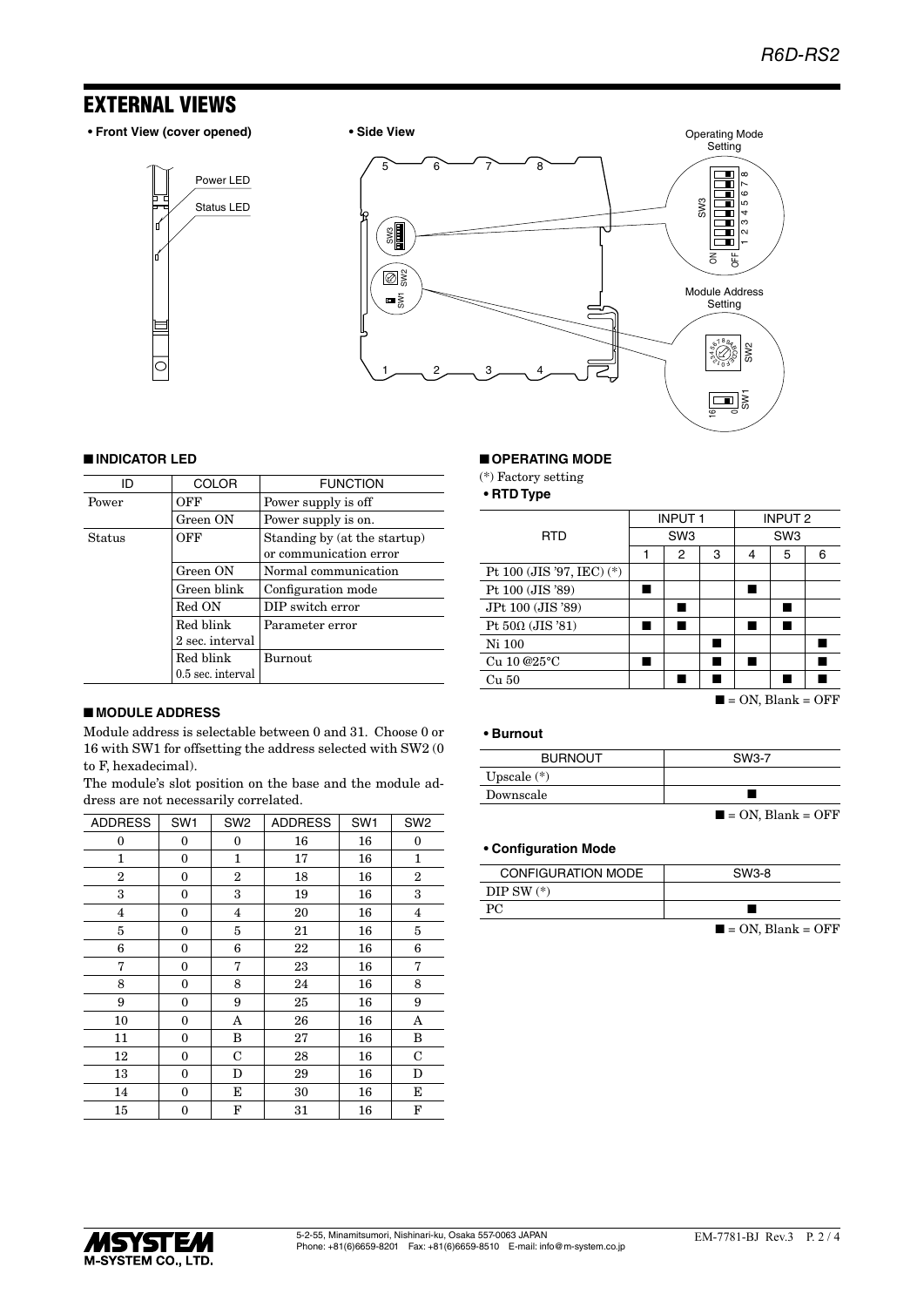### TERMINAL CONNECTIONS

Connect the unit as in the diagram below or refer to the connection diagram on the side of the unit.

#### ■ **EXTERNAL DIMENSIONS unit: mm (inch)**



#### ■ **CONNECTION DIAGRAM**



#### **• Unused Input Channels**

Close across the unused input terminals with a resistor as shown below and set the DIP switch for Pt 100 input.



If a resistor is not connected to unused input terminals, status indicator LED blinks in red (0.5 sec. cycle), and a burnout flag is set in the PLC or the host device.

#### ■ **WIRING INSTRUCTIONS**

- Applicable wire size<br>Solid:  $0.2$  to  $2$ .
- Solid: 0.2 to 2.5 mm<sup>2</sup> (0.55 to 1.75 dia.)
- Stranded: 0.2 to 2.5 mm<sup>2</sup> (Tinning wire ends may cause contact failure and therefore is not recommended.)
- Ferruled: 0.2 to 1.5 mm2 (0.55 to 1.35 dia.)
- Expose wire conductors by 8 mm  $(0.31")$ .